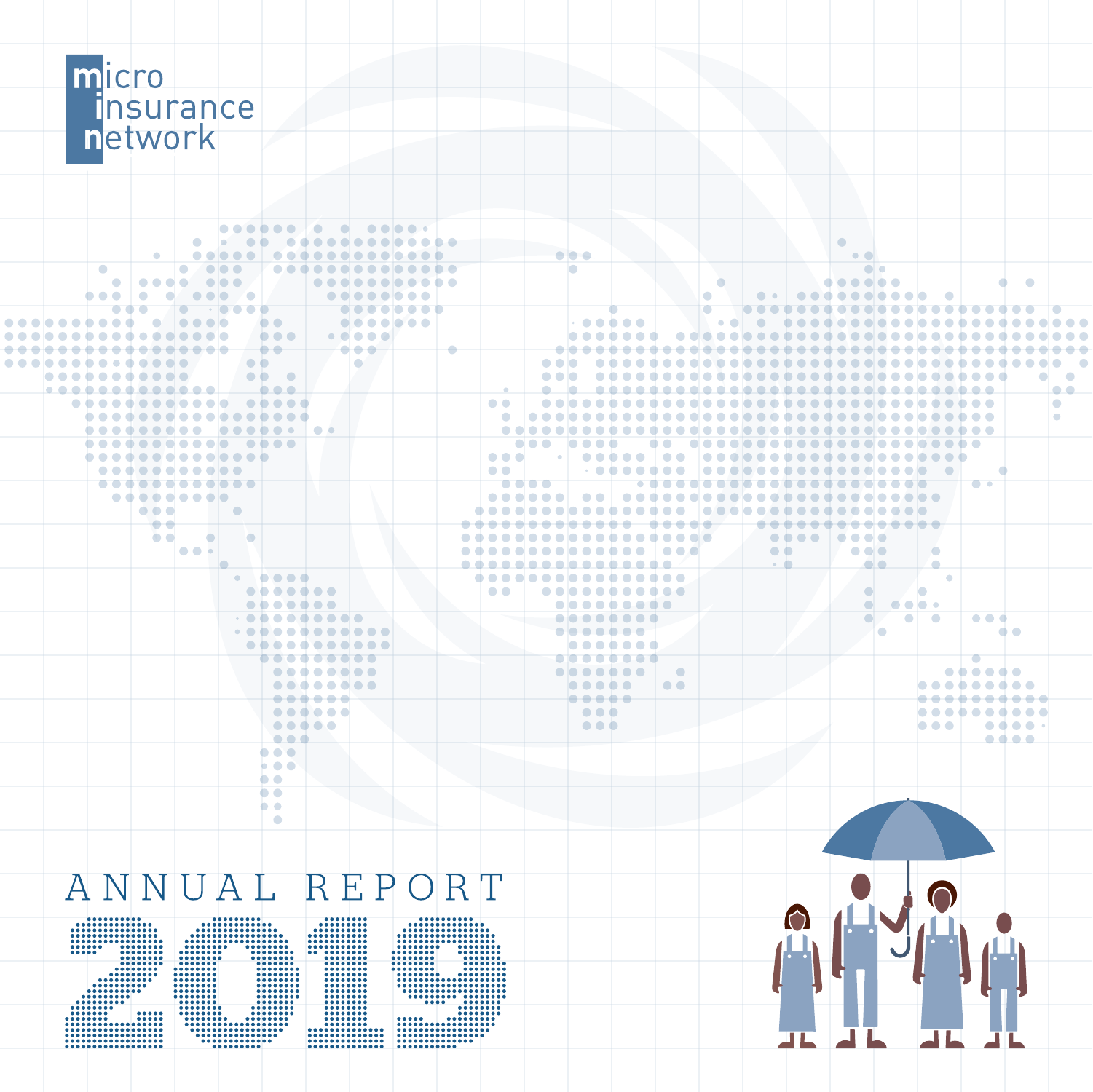×  $\sim$  $\bullet\bullet\bullet$ ..... ......  $\bullet$   $\bullet$   $\bullet$  $\bullet\bullet\bullet\bullet\bullet$  $\bullet$   $\bullet$   $\bullet$  $\bullet$   $\bullet$   $\bullet$ . . .  $\bullet$  $\bullet\bullet\bullet\bullet$  $\bullet$  $\blacksquare$  $\cap$  $\sqrt{2}$  $\bullet\bullet\bullet$  $\bigcirc$  $\bullet\bullet\bullet\bullet\bullet$  $\bullet$   $\bullet$  $\bullet\bullet\bullet$  $\sim$   $\sim$  $\sqrt{2}$  $\bullet\bullet\bullet\bullet$  $\bullet$  $\bullet$   $\bullet$   $\bullet$  $\bullet$   $\bullet$   $\bullet$ . . . . . . . .  $\bullet\bullet\bullet$ ........... ............  $\bullet\bullet\bullet\bullet$  $\bullet$   $\bullet$  $\bullet$  $\bullet$  $\bullet$   $\bullet$   $\bullet$  $\bullet$   $\bullet$   $\bullet$ ....  $\sim$   $\sim$  $\bullet$   $\bullet$  $\sim$  $\sim$ 

We have changed perceptions of insurance and markets, we have changed regulation and we have changed international standards. These are heavy blocks to move"

 $\bullet\bullet\bullet\bullet$ 

 $\bullet$ 

 $\bullet$  $\bullet$ 

ó

ó

 $\bullet$ × ×

 $\sim$ 

 $\bullet$   $\bullet$ 

Doubell Chamberlain • Board Chair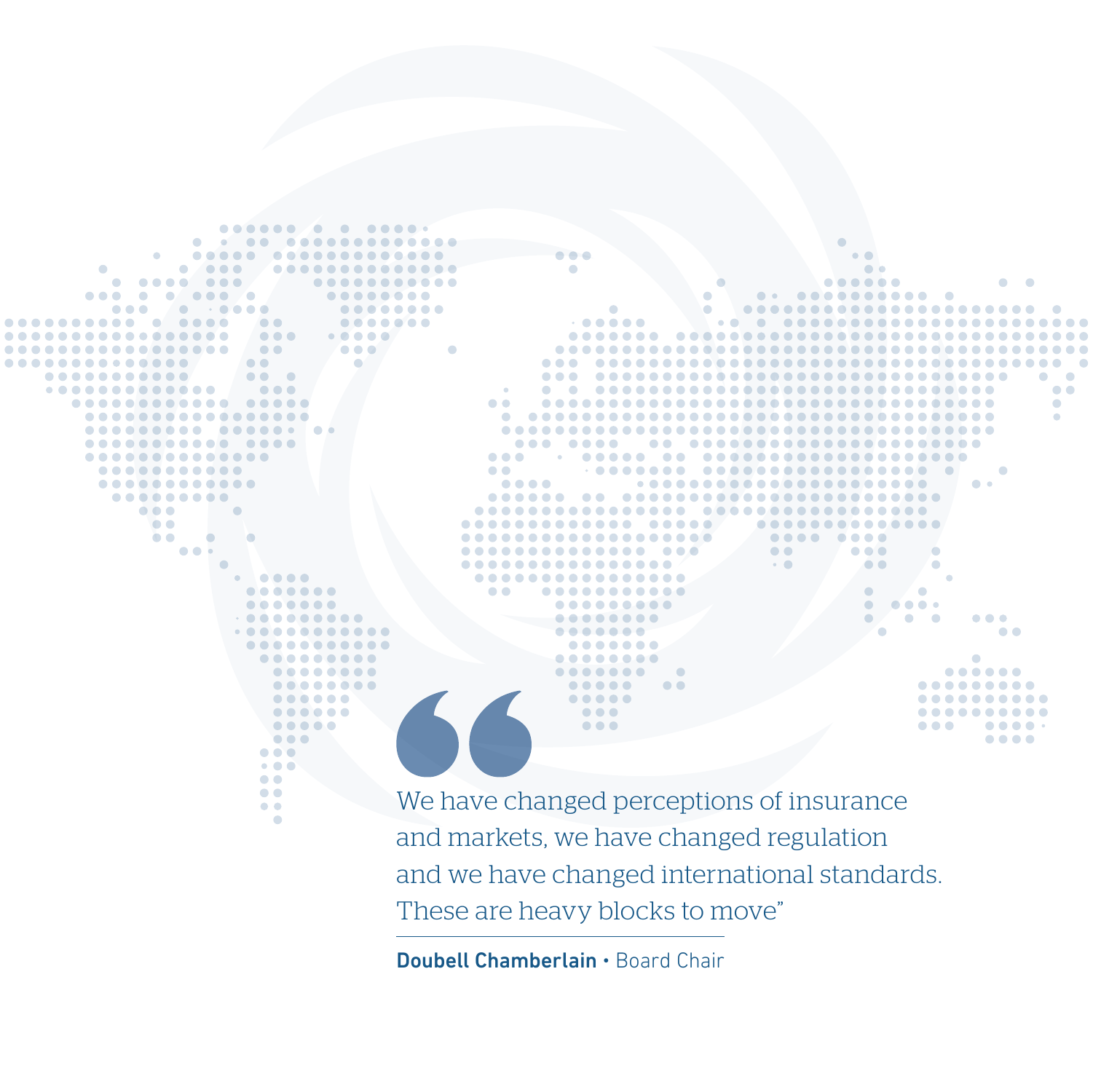# **Contents**

| A message from the Chair              | 4  |  |
|---------------------------------------|----|--|
| A message from the Executive Director | 5  |  |
| $2019$ – the year in numbers          | 6  |  |
| Communicating our insights            | 8  |  |
| Growing our influence                 | 9  |  |
| $2019$ – the year in events           | 10 |  |
| Our institutional members in 2019     | 12 |  |
| Partners and sponsors                 | 14 |  |
| <b>Our Board of Directors</b>         | 16 |  |
| <b>Our Executive Team</b>             | 17 |  |
| <b>Financials</b>                     | 18 |  |

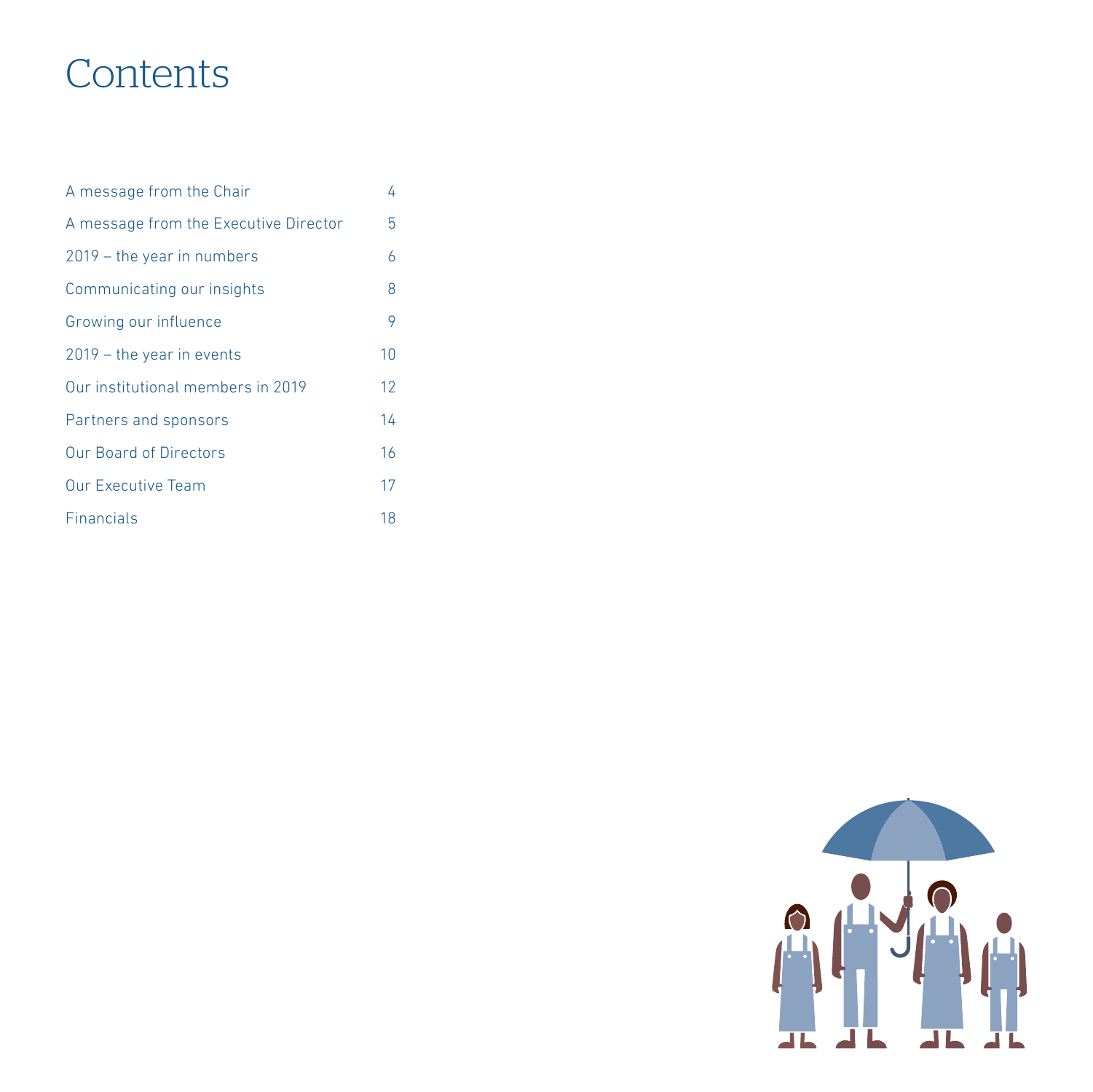# <span id="page-3-0"></span>A message from the Chair

International concern about the impacts of climate change and natural disasters has brought the insurance community together to build resilience and manage risk more effectively.

At a time when insurers should be leveraging their risk management skills and not merely selling risk transfer policies, some companies want to reduce their exposure to climate and NatCat risks, potentially shifting the burden to governments and taxpayers. Such thinking not only undermines development objectives, but makes little business sense in the transition to a digital economy.

Partnerships are vital for sustainable development. We cannot solve global challenges by working in silos."

Gilles Renouil Director of Microinsurance, Women's World Banking

The COVID-19 pandemic has dramatically added to the risks confronting the poor and vulnerable in countries where health and social care is already stretched, and future welfare provision is far from certain. With climate and health disasters fast becoming the new normal, insurers have a unique opportunity to go beyond 'business as usual' and help governments, businesses and households manage the risks they face. The industry's actions now will determine its relevance after the crisis.

Against this increasingly uncertain background, protecting low-income households and small businesses is even more important than before. Scaling up inclusive insurance is more urgent now than ever. It is encouraging to see signs of increasing interest in using microinsurance to transfer risk, sometimes complemented by macrolevel sovereign risk management and aggregated meso-level solutions.

InsurTech has the potential to help achieve the scale needed, but the lack of digitalisation in some markets is frustrating. Progress on digital payments remains slow. Regulators need to be more open to innovative solutions for serving low-income consumers. We need to rethink the way we regulate technology and innovation if insurance is to grow and significantly reduce the impact of risk in low-income markets.

The MiN is ambitious but realistic about the role of insurance as a development tool. Inclusive insurance is essential for sustainable development; it may not be the *only* solution to all development challenges, but we believe it can and should play a much greater role. By bringing the insurance ecosystem together we can achieve outcomes which would not otherwise be possible. Publicprivate microinsurance partnerships across emerging Asia, Latin America, the Caribbean and Africa are already reducing exposure to risks to health, life, property, businesses and farms caused by increasingly extreme and erratic weather.

In collaboration with our members and strategic partners, the MiN continues to create an enabling environment which drives the development of effective, inclusive insurance markets that work for the poor and build resilience for low-income households and businesses around the world.

#### Doubell Chamberlain

Chair of the MiN Board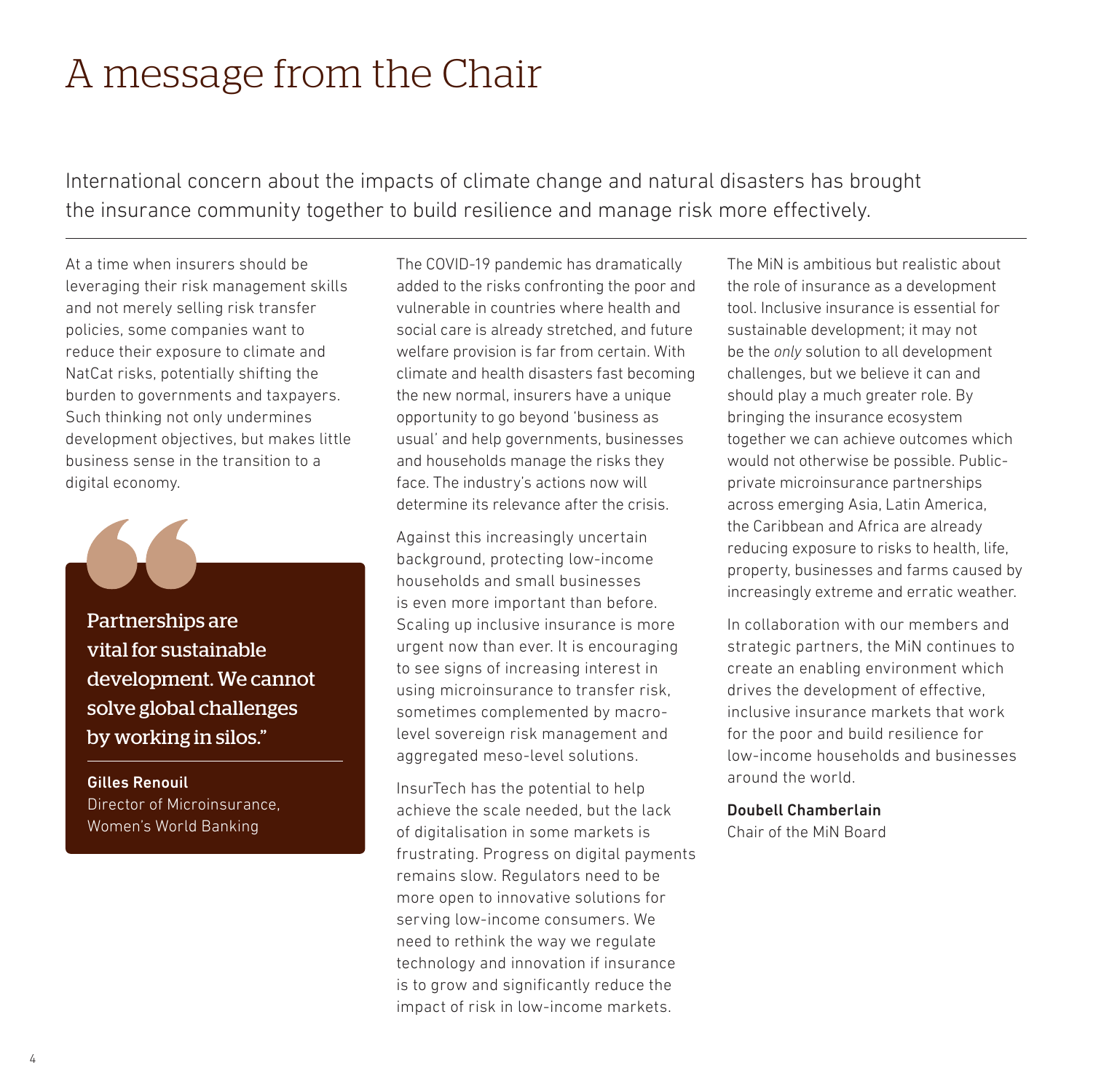## <span id="page-4-0"></span>A message from the Executive Director

Unprecedented challenges from climate change, natural catastrophes and the coronavirus pandemic highlight the MiN's vital role in leveraging collaborative partnerships to reduce the risks faced by low-income populations.

In 2019, all over the world, our members continued to deliver inclusive insurance to vulnerable individuals, families and businesses and to help them manage shocks which could otherwise push them back into extreme poverty. As a Network, we can be rightly proud.

Our global partnerships are flourishing and our influence is growing. We joined the Operating Committee and Inclusive Insurance Working Group of the Insurance Development Forum (IDF), and became a member of the InsuResilience Global Partnership. We co-organised three Consultative Forums in Panama, South Africa and Bangladesh, which brought together nearly 200 industry experts for public-private dialogue. Our latest Landscape Study of 44 African nations reaffirmed the significant role the MiN plays as a thought leader, although the challenges of obtaining accurate, timely data underlined once again the urgent need for more funding of data collection and analysis to continue developing the market.

Building on our successful 'championship' programme, the MiN team and our members spoke at and co-organised events in Bangladesh, Bolivia, Botswana, Burkina Faso, Germany, Luxembourg, Panama, Singapore, South Africa, Spain, Tanzania and the United Kingdom. More than 200 members joined our popular Expert Forums. Our membership now represents 400 experts and practitioners from all over the world.

For those unable to join events in person – and this will become even more important as travel is restricted in 2020 – it is encouraging that our digital outreach continued to grow, with modest increases in newsletter subscriptions, website visitors and social media engagement. You can read more about these achievements on page 8.

2019 brought new and unexpected challenges, but the Executive Team rose to the occasion and we achieved the majority of our work plan. We also further refined our theory of change and clarified the linkages between what we seek to achieve and what we do to achieve it, ensuring alignment between private and public sector action.

The refined theory of change, along with an updated five-year work plan, was well received by the Government of Luxembourg, which has extended our core funding for another five years. Their continuing support confirms the government's confidence in the importance of inclusive insurance and the MiN's role in the sector, and it is to be hoped that other donors and sponsors will follow their lead.

#### Katharine Pulvermacher

Executive Director

The MiN is where all the SDGs come together. It's where we can all join our efforts and make a change in the countries where we operate in underserved sectors of society."

#### Farzanah Chowdhury

2019 Asia Insurance Industry Awards "Woman Leader of the Year"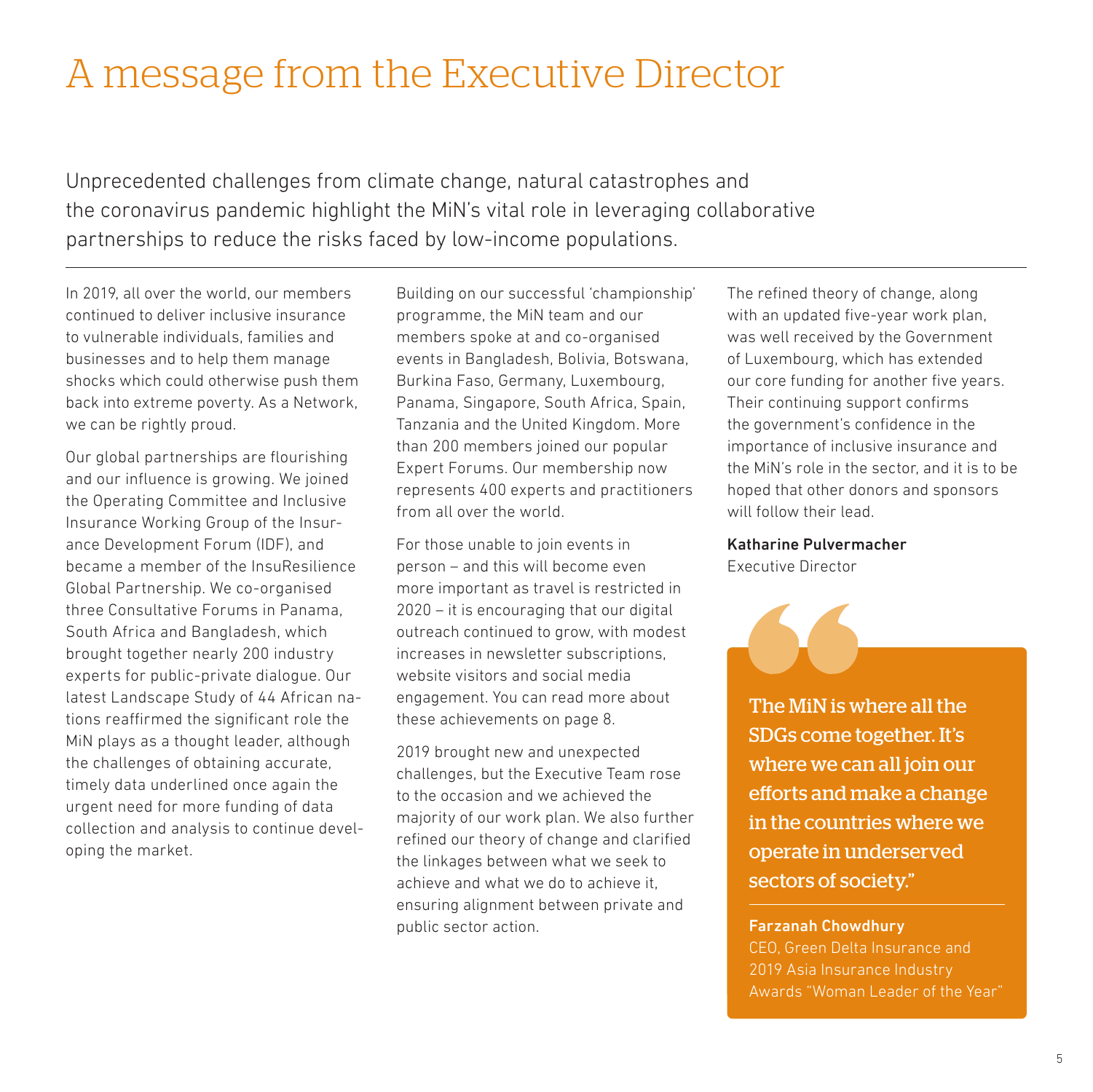# <span id="page-5-0"></span>communicate o



o engage o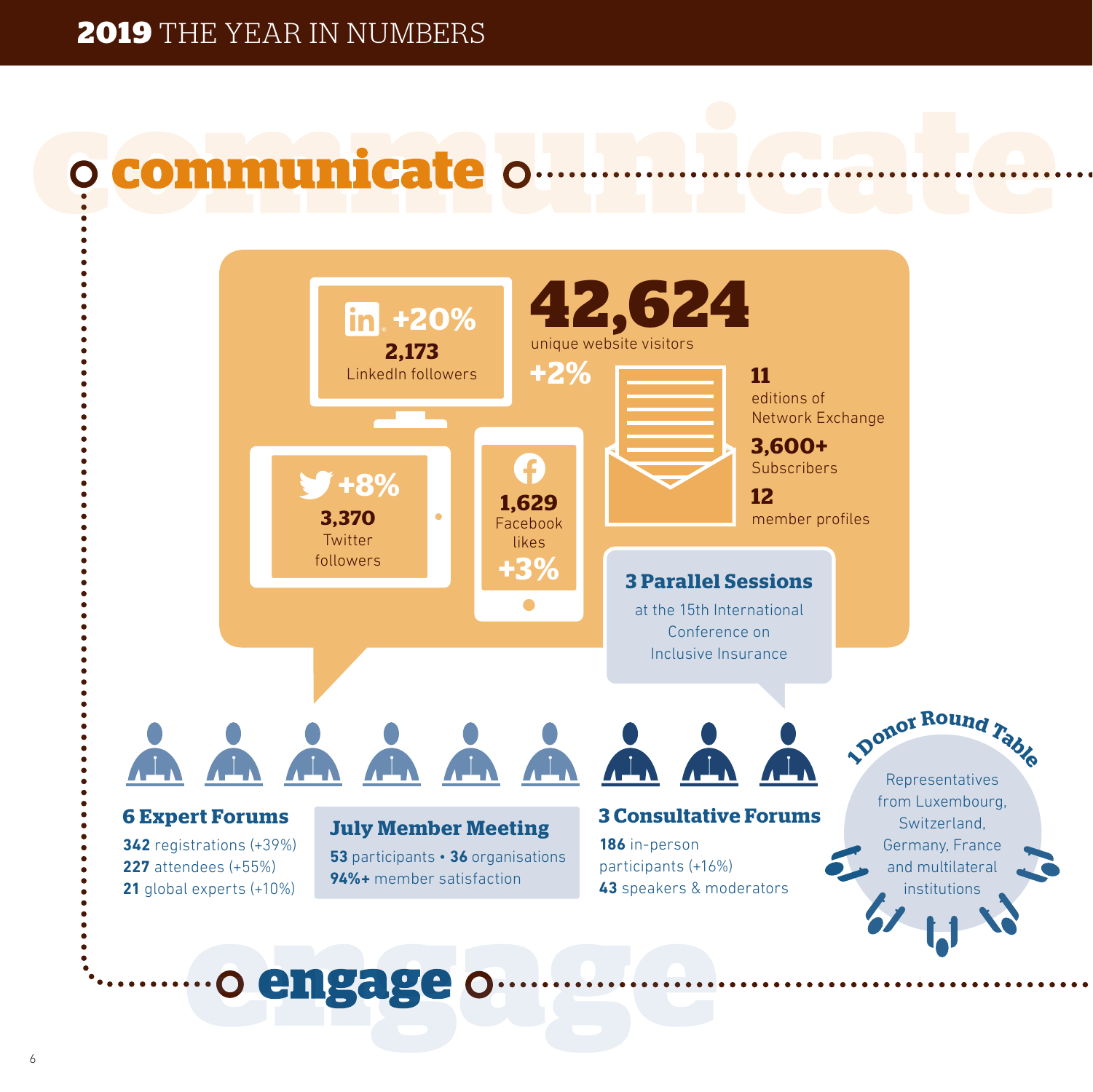### THE YEAR IN NUMBERS **2019**



### **Landscape Study & World Map of Microinsurance**

**44** African countries • **100** insurers **10 million** lives covered in 6 countries

### **1 Training Workshop**

African Microfinance Week – Pathways towards greater impact: improving your MFI's insurance offering

### **4 Best Practice Groups**

Landscape • Inclusive Insurance for MSMEs Health • Climate Change & Food Security



*Ţ***ĸĸĸĸĸĸĸĸĸĸĸĸĸĸĸĸĸĸĸĸĸĸĸĸĸĸĸ** 

**MMMMMM** 









# o embrace o

# **"O learn**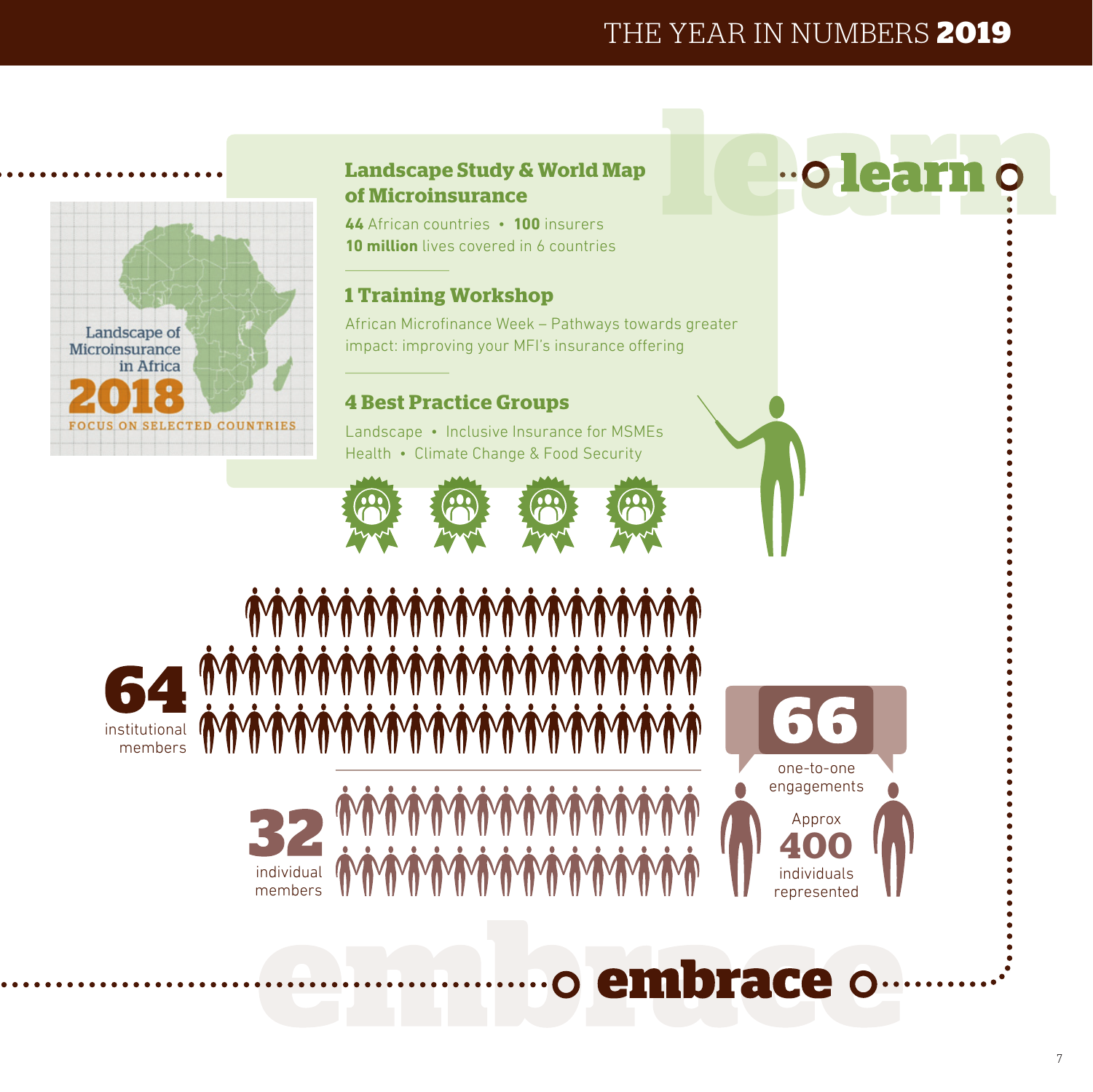## <span id="page-7-0"></span>Communicating our insights

As the Network continues to deepen its footprint in the Global South, online communication and social media outreach are increasingly important for effectively disseminating knowledge, research, market intelligence and news about developments in inclusive insurance.



We must be relevant to industry and donors, adding market intelligence and insights that make the whole greater than the sum of the parts."

Doubell Chamberlain Board Chair

This trend was reflected in the steady growth of the MiN's digital channels in 2019: over the year [Twitter](https://twitter.com/NetworkFlash) followers were up 8%, [Facebook](https://www.facebook.com/MicroinsuranceNetwork/) likes up 3.4% and [LinkedIn](https://www.linkedin.com/company/microinsurance-network/) followers increased by 20%. At 1.9%, our engagement rate on Twitter was more than 30x [the median for non](https://www.rivaliq.com/blog/2019-social-media-benchmark-report/#title-nonprofits)[profit organisations](https://www.rivaliq.com/blog/2019-social-media-benchmark-report/#title-nonprofits). Despite postponing a planned upgrade to a multi-lingual website, there was a modest increase to 42,624 unique visitors in 2019.

The [Landscape of Microinsurance in](https://microinsurancenetwork.org/sites/default/files/Landscape%20of%20Microinsurance%20in%20Africa%202018_LR.pdf)  [Africa 2018: focus on selected countries](https://microinsurancenetwork.org/sites/default/files/Landscape%20of%20Microinsurance%20in%20Africa%202018_LR.pdf) was [launched](https://microinsurancenetwork.org/groups/lack-insurance-africa-leaves-millions-vulnerable-climate-change-and-natural-disasters) at the [15th International](https://microinsurancenetwork.org/sites/default/files/ICII_2019_Report_Web.pdf)  [Conference on Inclusive Insurance](https://microinsurancenetwork.org/sites/default/files/ICII_2019_Report_Web.pdf) (ICII) in Dhaka, Bangladesh after a sustained social media campaign to generate interest ahead of the conference. Media coverage included *[Risk Africa Magazine](https://www.riskafrica.com/lack-of-insurance-in-africa-leaves-millions-vulnerable-to-climate-change-and-natural-disasters/)*, *The Business Standard*, *The Independent* (Bangladesh), *Asia Business Review*, *[Reinsurance News](https://www.reinsurancene.ws/insurance-penetration-growing-but-poorest-more-vulnerable-than-ever-report-finds/)* and *Business Report*. There were also several further reports mentioning the Landscape Study in Bangladeshi media. The MiN also provided a rolling news service from the 15th ICII with [daily updates and summaries of](https://microinsurancenetwork.org/groups/15th-international-conference-inclusive-insurance-daily-recaps)  [plenary sessions and panel discussions](https://microinsurancenetwork.org/groups/15th-international-conference-inclusive-insurance-daily-recaps).

Raising visibility and influence whilst maintaining and developing contact between members and the wider inclusive insurance community through the monthly newsletter remained vitally important. [Network Exchange](https://microinsurancenetwork.org/network-exchange) continued to build a steady following in 2019, with more than 3,600 subscribers and higher open and click rates than in 2018.

Reflecting the range of members' work, member profiles in the newsletter during the year included Cenfri, MicroSave Consulting, Oikocredit International, Women's World Banking, Feed the Future AMA Innovation Lab, AM Best, ILO's Impact Insurance Facility, Ulaanbaatar City Insurance, MicroInsurance Centre at Milliman, Inclusive Guarantee, Green Delta Insurance and the World Food Programme.

Other newsletter highlights included a series of reports from the [15th](https://microinsurancenetwork.org/community/blog/insights-and-perspectives/climate-and-disaster-risk-building-resilience-bridging), [16th](https://www.linkedin.com/pulse/broader-collaboration-partnerships-crucial-building-resilience-fulco/) and [17th](https://microinsurancenetwork.org/groups/relief-preparedness-including-insurance-disaster-risk-management-strategies) [Consultative Forums](https://microinsurancenetwork.org/sites/default/files/Summary%20note%20-%20CFs%20in%202019_vf.pdf) on climate and disaster risk, which explored how to manage climate and disaster risk, build resilience and bridge the protection gap in Latin America and the Caribbean, Africa and Asia. There was also detailed coverage of the six [Expert Forums](https://microinsurancenetwork.org/expert-forums) covering [climate](https://microinsurancenetwork.org/community/blog/insights-and-perspectives/expert-forum-agriculture-insurance-climate-risk-and)  [change and food security](https://microinsurancenetwork.org/community/blog/insights-and-perspectives/expert-forum-agriculture-insurance-climate-risk-and); [insurance for](https://microinsurancenetwork.org/community/blog/insights-and-perspectives/challenges-and-impact-extending-inclusive-insurance-msmes)  [MSMEs](https://microinsurancenetwork.org/community/blog/insights-and-perspectives/challenges-and-impact-extending-inclusive-insurance-msmes); [health microinsurance](https://microinsurancenetwork.org/groups/nudging-low-income-people-towards-inclusive-health-insurance); [customer](https://microinsurancenetwork.org/groups/customer-centricity-and-gender-sensitivity-are-essential-inclusive-insurance)[centricity and gender](https://microinsurancenetwork.org/groups/customer-centricity-and-gender-sensitivity-are-essential-inclusive-insurance); [the business case](https://microinsurancenetwork.org/groups/business-case-microinsurance-revisited)  [for microinsurance](https://microinsurancenetwork.org/groups/business-case-microinsurance-revisited) and [the results of the](https://microinsurancenetwork.org/groups/challenging-trends-overcome-latest-landscape-microinsurance-africa-study-launched)  [Landscape 2018 Study](https://microinsurancenetwork.org/groups/challenging-trends-overcome-latest-landscape-microinsurance-africa-study-launched).

Complementing these themes, the newsletter reported on African insurance markets, overcoming gender barriers, insurance for trauma survivors, nudge theory and behavioural economics.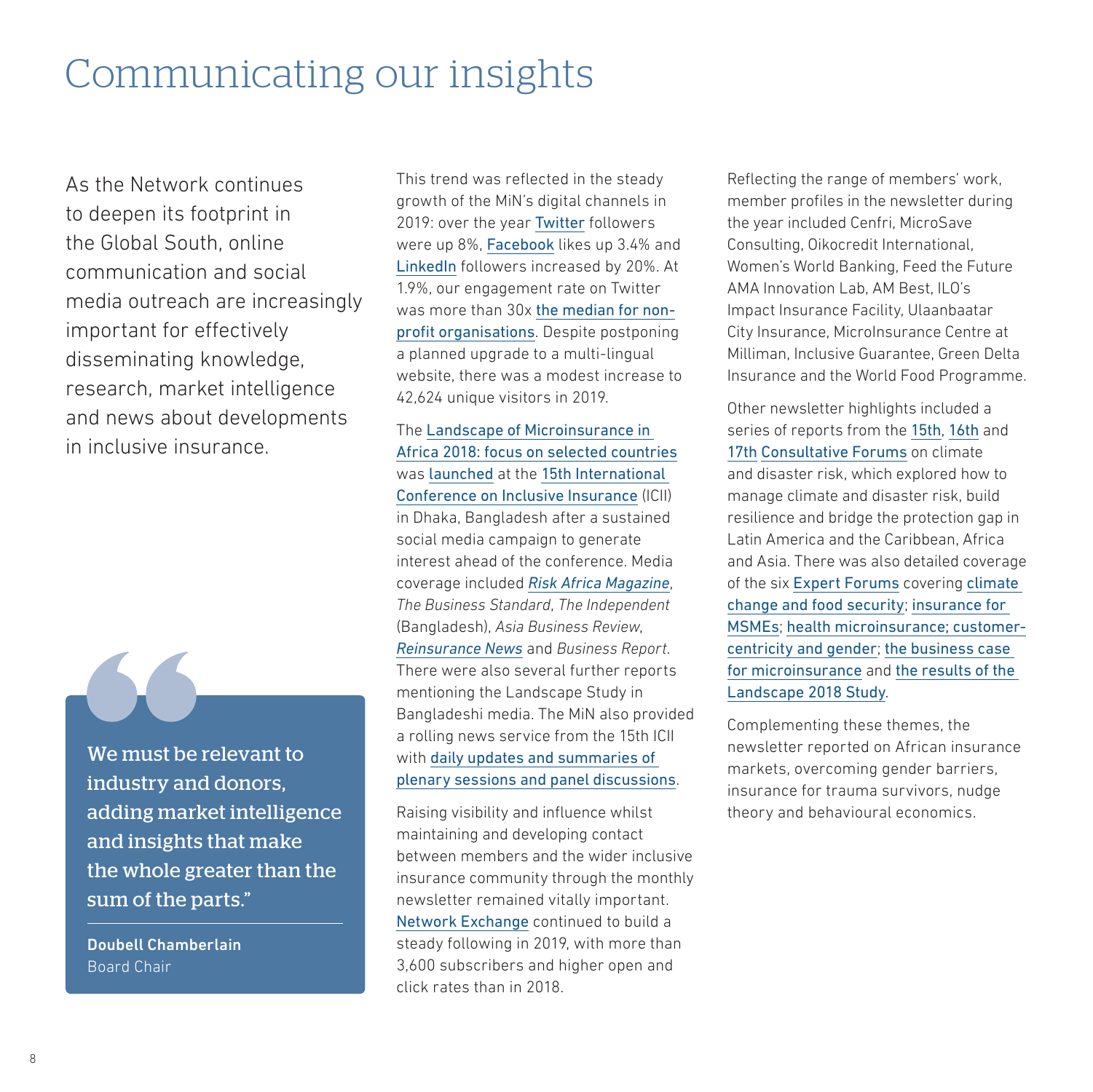### <span id="page-8-0"></span>Growing our influence

In 2019, we maintained our unique position as a global convenor and thought leader in inclusive insurance. We continued our close relationship with the Government of Luxembourg, and are a key member of Luxembourg's [House of Microfinance](https://cooperation.gouvernement.lu/en/partenaires/microfinance.html).



The MiN is absolutely critical to the development of the industry, getting more players involved and familiar with what works and doesn't work."

#### Craig Churchill

Chief of ILO's Social Finance Programme & Team Leader, Impact Insurance Facility

We joined the Insurance Development Forum's ([IDF](https://www.insdevforum.org)) Operating Committee and Inclusive Insurance Working Group. IDF Secretary General Ekhosuehi Iyahen spoke at the July Member Meeting (JMM). We also joined [InsuResilience Global](https://www.insuresilience.org)  [Partnership](https://www.insuresilience.org), which has in turn become a strategic partner of the Network. We maintained our support for [UNEP-PSI](https://www.unepfi.org/psi/) and our memberships of [InFiNe.lu](https://www.infine.lu) – where our Executive Director is a member of the Board – and [e-MFP](http://www.e-mfp.eu).

Together with [A2ii](https://a2ii.org/en/home), [IAIS](https://www.iaisweb.org/home) and InsuResilience Global Partnership, we organised three [Consultative](https://microinsurancenetwork.org/consultative-forums)  [Forum](https://microinsurancenetwork.org/consultative-forums)s in Panama City, Johannesburg and Dhaka, on the theme *Climate and disaster risk: building resilience, bridging the protection gap*. The Forums attracted nearly 190 in-person participants and were live-streamed to a global audience. After six successful years we have jointly decided to explore other ways to deepen dialogue between policymakers, regulators and the private sector. We are truly grateful to the IAIS and the A2ii for what has been a fantastic partnership and will continue to work closely with them.

Our six [Expert Forums](https://microinsurancenetwork.org/expert-forums) on themes closely aligned to development goals attracted a total of 227 members, and we thank all those who contributed their expertise as panelists and moderators.

#### Together with [ILO's Impact Insurance](http://www.impactinsurance.org)  [Facility](http://www.impactinsurance.org), we organised a training workshop for MFIs in Burkina Faso during ADA's African Microfinance Week.

We also finalised a Latin America market development programme in partnership with ILO's Impact Insurance Facility, [FIDES](http://fides.aacs.org.ar) (Federation of Inter-American Insurance Companies) and [Fasecolda](https://fasecolda.com) (the Colombian national insurance association). The programme launched in February 2020 with the appointment of a regional coordinator in Bogotá.

Together with [Munich Re Foundation](http://www.munichre-foundation.org/en.html) and the Bangladesh Insurance Association (BIA), we co-organised the 15th International Conference on Inclusive Insurance (ICII): *Coping with Climate Risk*. At the conference in Dhaka, attended by 580 participants from 42 countries, we launched the *[Landscape of Microinsurance Africa 2018:](https://microinsurancenetwork.org/sites/default/files/Landscape%20of%20Microinsurance%20in%20Africa%202018_LR.pdf)  [focus on selected countries](https://microinsurancenetwork.org/sites/default/files/Landscape%20of%20Microinsurance%20in%20Africa%202018_LR.pdf)*, hosted three parallel sessions and organised the press conference. During the opening ceremony, MiN Board Chair Doubell Chamberlain spoke alongside the Prime Minister and Finance Minister of Bangladesh.

By the end of 2019 we had 64 institutional and 32 individual members, together representing some 400 individuals. With incoming institutional and individual members in the pipeline we are wellpoised for membership growth in 2020.

The MiN played a prominent role in the [Risk and the Insurance Business in](http://www.riskandtheinsurancebusiness.com) [History conference](http://www.riskandtheinsurancebusiness.com); the [5th Eastern &](http://www.munichre-foundation.org/en/Inclusive_insurance/Learning_Sessions/Tanzania_aims_at_reaching_50_percent_of_the_adult_population_with_insurance_by_2028.html)  [Southern Africa Regional Microinsurance](http://www.munichre-foundation.org/en/Inclusive_insurance/Learning_Sessions/Tanzania_aims_at_reaching_50_percent_of_the_adult_population_with_insurance_by_2028.html)  [Conference](http://www.munichre-foundation.org/en/Inclusive_insurance/Learning_Sessions/Tanzania_aims_at_reaching_50_percent_of_the_adult_population_with_insurance_by_2028.html); the [FIDES Bi-Annual Confer](https://fides2019.com)[ence](https://fides2019.com); and [African Microfinance Week](https://www.ada-microfinance.org/en/events/african-microfinance-week). We thank Board members Andrea Keenan Lorenzo Chan and Matthew Genazzini who represented us at these events.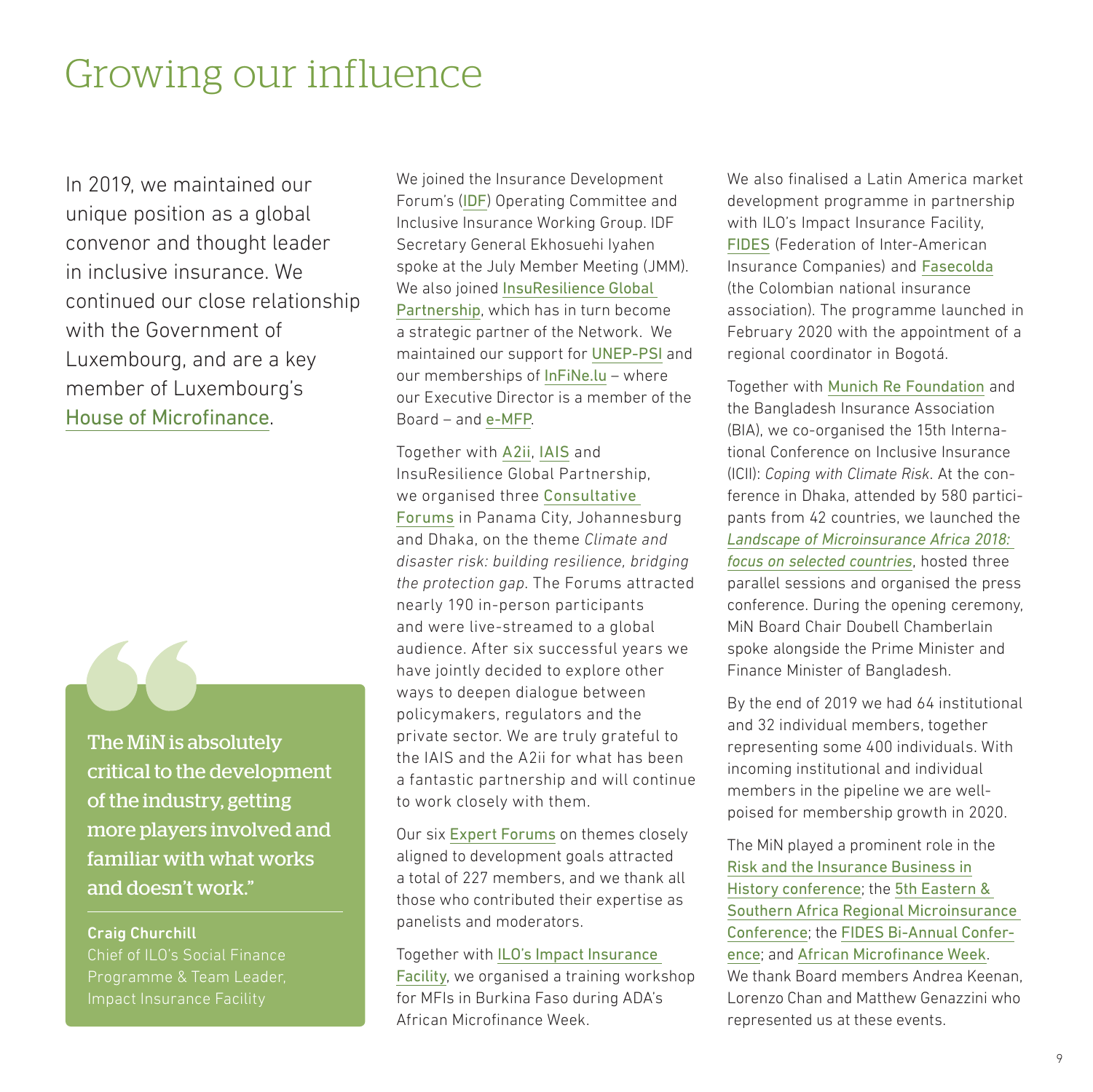<span id="page-9-0"></span>

- Solely organised by the MiN
- $\bullet$  Jointly organised
- Active participation at event organised by another institution



#### **Six Expert Forums**

#### EF1 March

*Agriculture insurance, climate risk and innovations*

#### EF2 May

*Challenges & impact of extending inclusive insurance to MSMEs*

#### EF3 October

*Using inclusive health insurance to drive health outcomes*

#### EF4 October

*able: how to design customer-centric and gender-sensitive offers*

#### EF5 November

*Landscape of Microinsurance in Africa*

**2**

**4**

**5**

**7**

**1 3**

#### EF6 December

*The business case for microinsurance (revisited)*

#### **15th Consultative Forum**

**10**

**8 9**

*Climate and disaster risk: building resilience, bridging the protection gap in Latin America and the Caribbean*

**1**

• Hosted by Superintendencia de Seguros y Reaseguros de Panamá (SSRP), co-organised by A2ii, IAIS, InsuResilience Global Partnership and the MiN. Total attendance: **68**

Panama City, Panama

#### **FIDES Bi-Annual Conference**

**10**

Director

Santa Cruz, Bolivia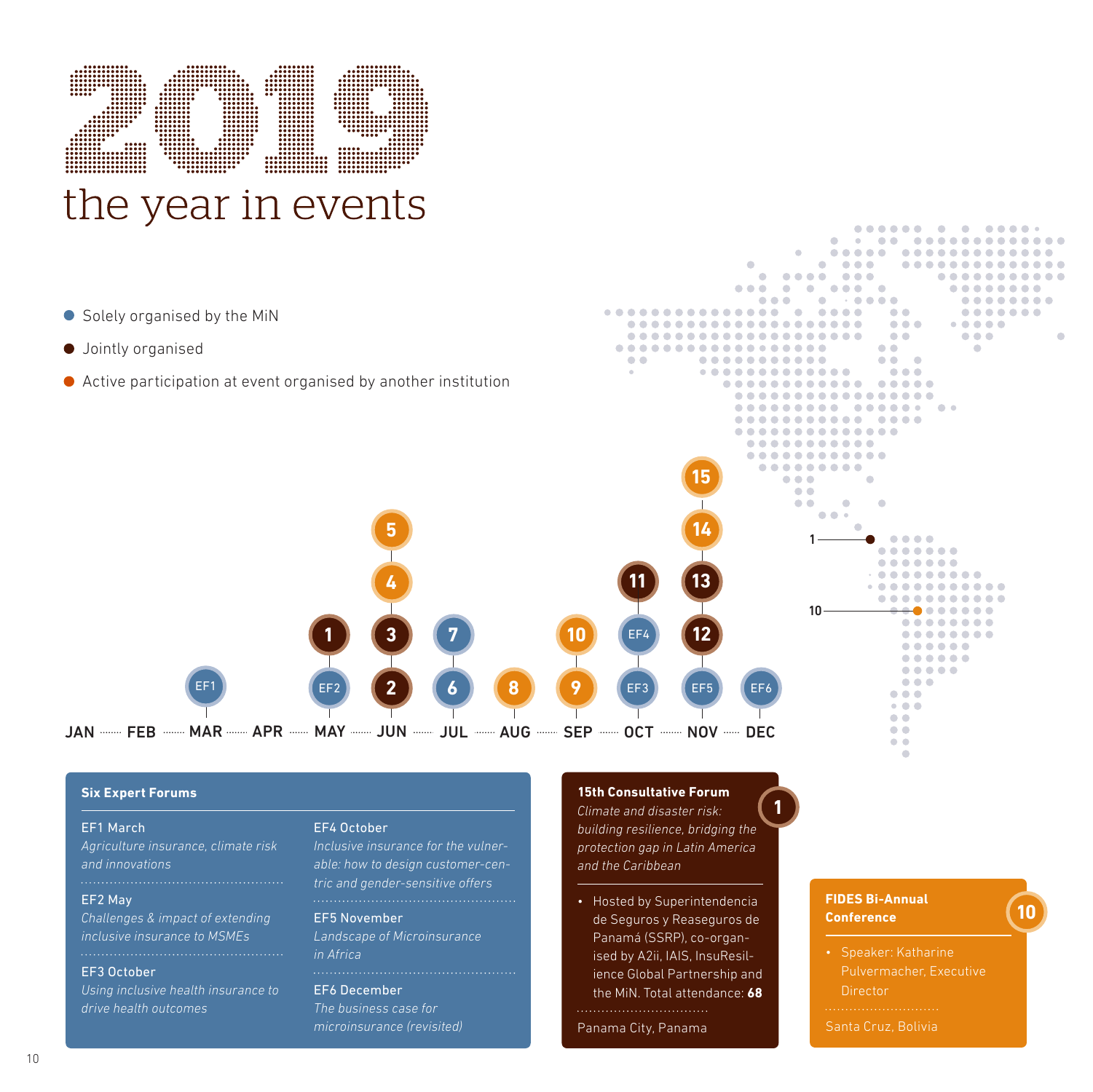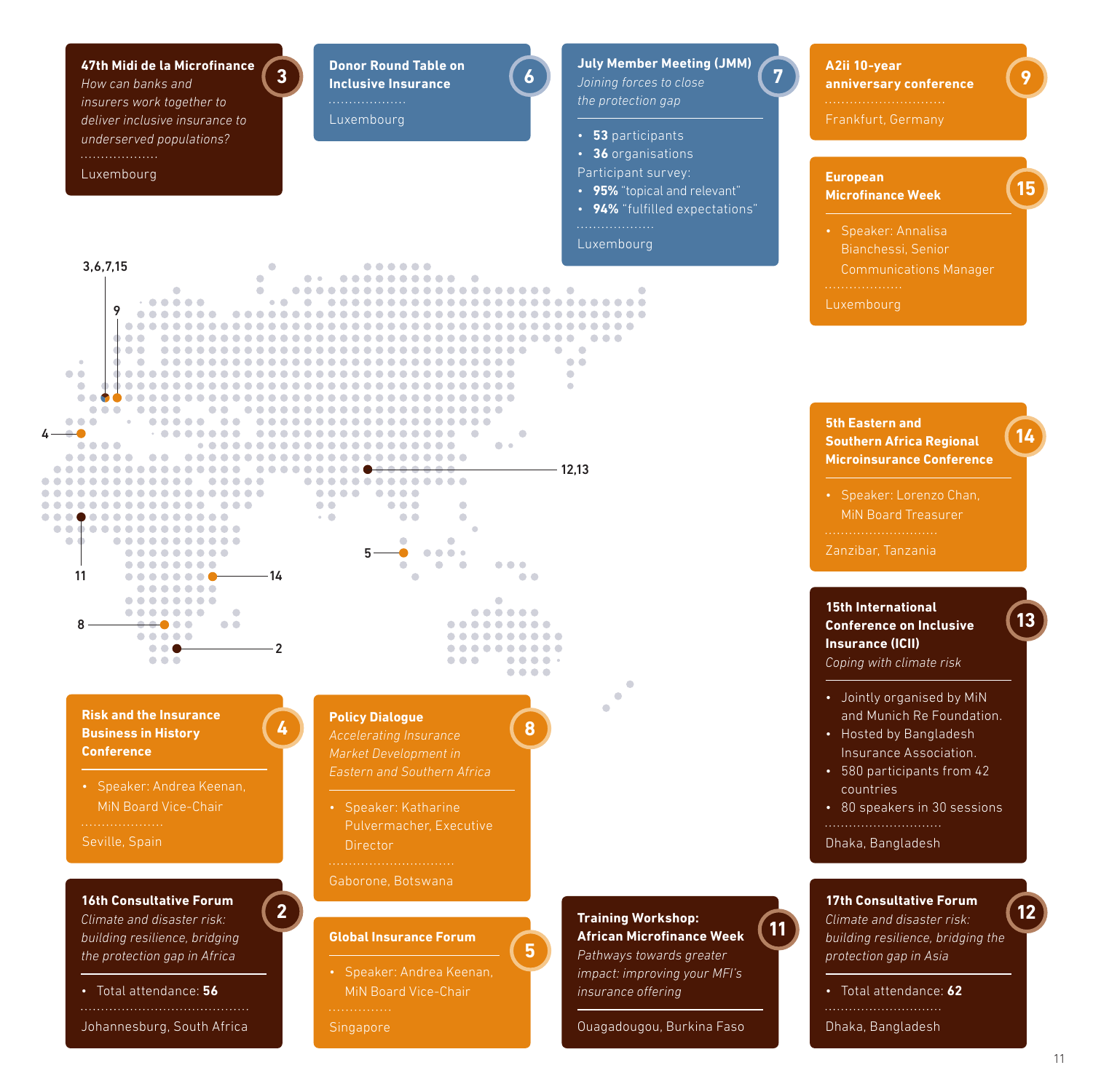## <span id="page-11-0"></span>Our institutional members in 2019

The Microinsurance Network is a growing platform of 64 institutional and 32 individual members representing a community of some 400 experts and practitioners from over 50 countries.

AB Consultants <http://www.abconsultants.co.ke> 

A.M. Best <http://www.ambest.com> 

Access to Insurance Initiative (A2ii) <http://a2ii.org> 

Acting for Life, la vie pas la survie <http://www.acting-for-life.org> 

Agence Française de Développement (AFD) <http://www.afd.fr> 

Alternative Insurance Company (AIC) <http://www.aic.ht> 

American Council of Life Insurers (ACLI) <http://www.acli.com> 

Appui au Développement Autonome (ADA) <http://www.ada-microfinance.org> 

Asociación Mexicana de Instituciones de Seguros (AMIS) <http://www.amis.com.mx> 

Asociación Peruana de Empresas de Seguros (APESEG) <http://www.apeseg.org.pe> 

AXA S.A. <http://axa.com> Belgian Raiffeisen Foundation (BRS) <http://www.brs.coop> 

Bradesco Seguros <http://www.bradescoseguros.com.br> 

Cebuana Lhuillier Insurance Solutions <http://www.cebuanalhuillier.com> 

Center for the Economic Analysis of Risk (CEAR) – Georgia State University <http://cear.gsu.edu> 

Centre for Financial Regulation and Inclusion (CENFRI) <http://cenfri.org> 

Confederação Nacional das Empresas de Seguros Gerais (CNseg) <http://www.cnseg.org.br> 

Consultative Group to Assist the Poor (CGAP) <http://www.cgap.org> 

DataDrivenFinance AS <http://www.ddfinance.com> 

Denis Garand & Associates 

Deutsche Gesellschaft für Internationale Zusammenarbeit (GIZ) GmbH <http://www.giz.de> 

Development of Humane Action Foundation (DHAN Foundation) <http://www.dhan.org>

Dutch Ministry of Foreign Affairs <http://www.government.nl> 

Federación de Aseguradores Colombianos (FASECOLDA) <http://www.fasecolda.com> 

Federación Interamericana de Empresas de Seguros (FIDES) <http://www.fideseguros.com> 

Feed the Future Lab for Markets, Risk and Resilience (MRR Innovation Lab) <https://basis.ucdavis.edu> 

Financial Sector Deepening Trust (FSDT Tanzania) <http://www.fsdt.or.tz> 

Frankfurt School of Finance & Management <http://www.frankfurt-school.de> 

Fundación para el Desarrollo Productive y Financiero (Fundación PROFIN) <http://www.fundacion-profin.org>

GBG Fund <https://gbg.com> 

GIZ on behalf of BMZ <http://www.giz.de> 

Grameen Crédit Agricole Microfinance Foundation <http://gca-foundation.org/home>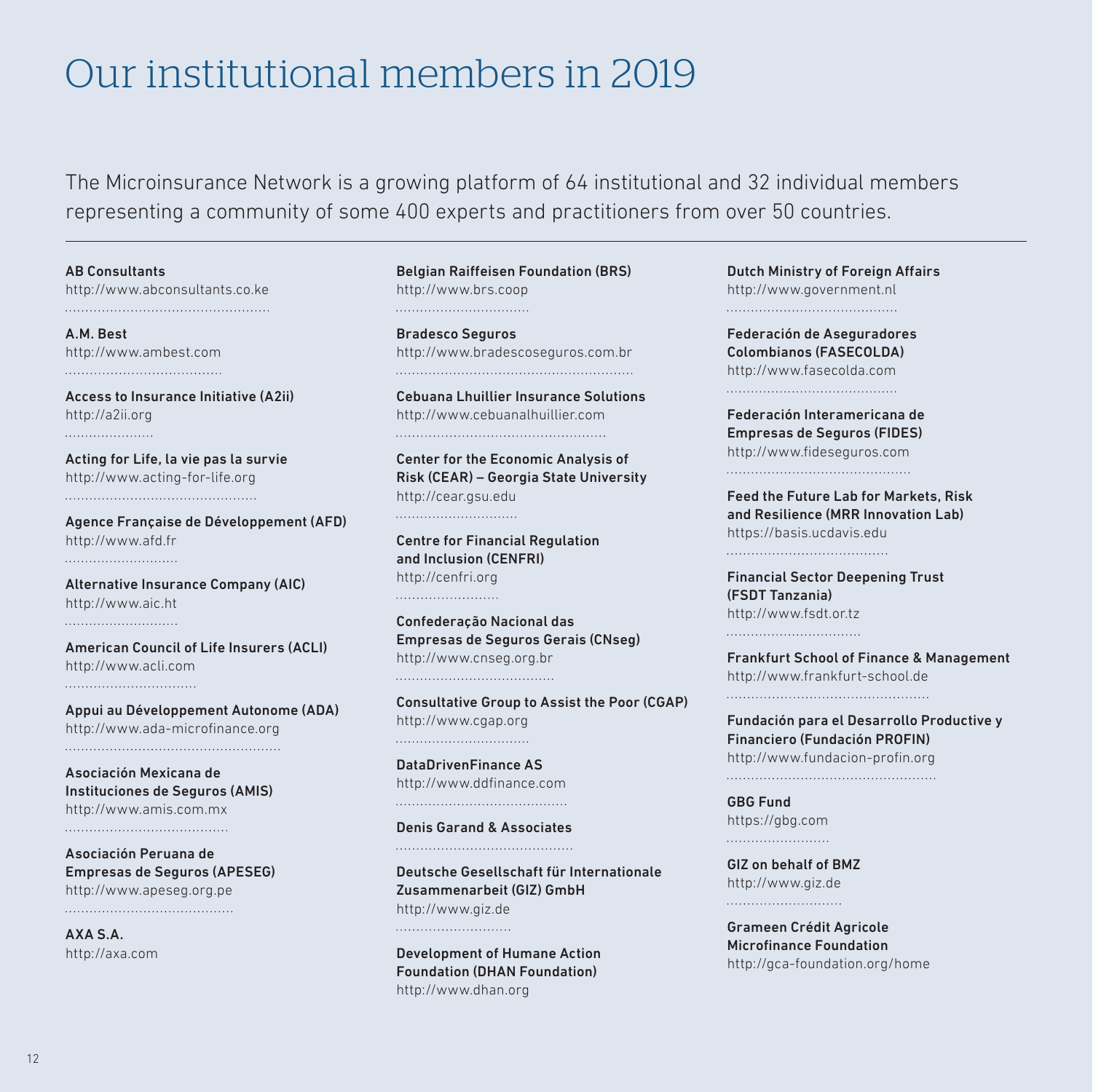Green Delta Insurance Company Limited <http://www.green-delta.com> 

Hollard <http://www.hollard.co.za>

Ibisa <https://www.ibisa.network> 

ILO's Impact Insurance Facility <http://www.impactinsurance.org> 

Inclusivity Solutions <http://www.inclusivitysolutions.com> 

International Actuarial Association (IAA) <http://www.actuaries.org> 

International Fund for Agricultural Development (IFAD) <http://www.ifad.org> 

Kashf Foundation <http://kashf.org> 

Katie School of Insurance and Financial Services at Illinois State University <http://business.illinoisstate.edu>

KfW Bankengruppe <http://www.kfw.de> 

Leapfrog Investments <http://www.leapfroginvest.com> 

Making Finance Work for Africa (MFW4A) <http://www.mfw4a.org> 

Mercy Corps <http://www.mercycorps.org> Microinsurance Catastrophe Risk Organisation (MiCRO) <http://www.microrisk.org> 

MicroEnsure <http://microensure.com> 

Microinsurance Master <http://www.microinsurancemaster.org> 

MicroSave Consulting <http://www.microsave.net> 

Milliman <http://www.milliman.com> 

Milvik AB | BIMA <http://www.bimamobile.com> 

Munich Re Foundation <http://www.munichre-foundation.org> 

Oikocredit International <http://www.oikocredit.coop> 

Oromia Insurance Company S.C. <http://www.oromiainsurancecompany.com.et> 

Pakistan Microfinance Network <http://www.pmn.org.pk> 

Pioneer Life Incorporated <http://www.pioneer.com.ph> 

PlaNet Guarantee (Inclusive Guarantee) [www.inclusiveguarantee.fr](http://www.inclusiveguarantee.fr) 

Radiant Yacu <https://www.radiant.rw> 

Sanasa Insurance Company Limited (SICL) <http://www.sicl.lk>

Swiss Agency for Development and Cooperation (SDC) <http://www.eda.admin.ch> 

The World Bank Group <http://www.worldbank.org> 

Ulaanbaatar City Insurance <http://www.ubci.mn/> 

Women's World Banking <http://www.womensworldbanking.org> 

World Food Programme (WFP) <http://www.wfp.org>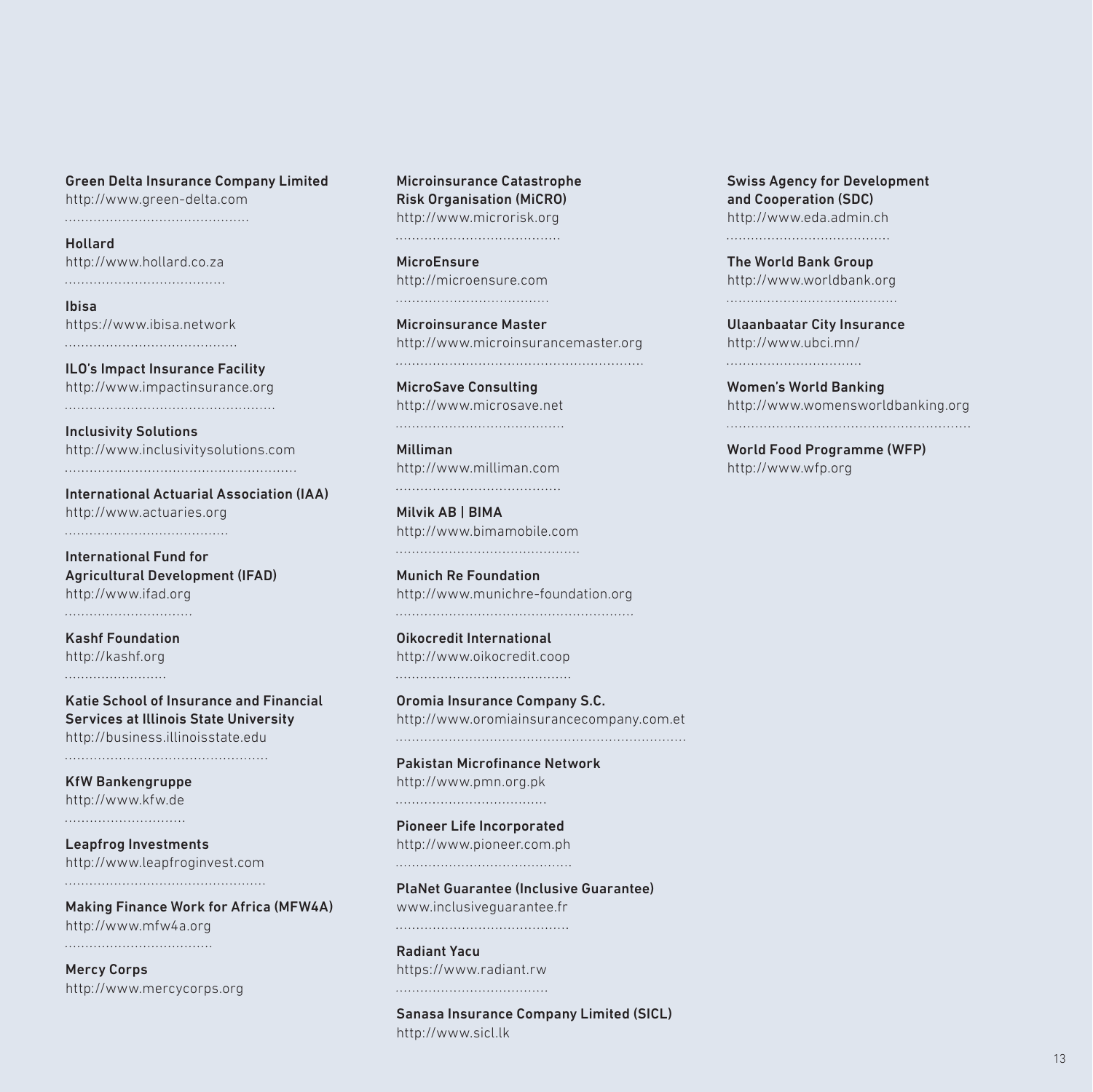<span id="page-13-0"></span>Partners and sponsors Our business model is based on collaboration and partnership. Some of our partners provide financial support, others collaborate actively with us on joint programmes, and some do both. We gratefully acknowledge all of their support.

#### LUXEMBOURG & AID & DEVELOPMENT



Luxembourg Ministry of Foreign and European Affairs – Directorate for Development Cooperation and Humanitarian Affairs

#### Luxembourg Ministry of Finance

Through the Ministry of Foreign and European Affairs – Directorate for Development Cooperation and Humanitarian Affairs and the Ministry of Finance, the Government of Luxembourg has provided the core funding for the Executive Team since the MiN's inception in 2012. The current funding is agreed through to 2024.



### Munich Re Foundation

Munich Re Foundation has worked with us since 2004 and launched the International Microinsurance Conference (IMC) in 2005, which later became the International Conference on Inclusive Insurance (ICII) in cooperation with the CGAP Working Group on Microinsurance, which became the MiN. Today, the MiN is proud to be recognised as a co-organiser of the ICII. We also acknowledge Munich Re Foundation as a co-funder of the 2018 Landscape of Microinsurance in Africa, published in 2019.



#### InsuResilience Global Partnership

In a reciprocal arrangement, MiN has become a member of InsuResilience Global Partnership, which is actively partnering with us. In particular, InsuResilience collaborated with respect to the 2019 Consultative Forums and is also a member of the MiN's Climate Change & Food Security BPG and the Landscape BPG.



<sup>2</sup>rinciples for Sustainable Ingurance

#### UN Environment's Principles for Sustainable Insurance Initiative (UNEP/PSI)

UN Environment's Principles for Sustainable Insurance Initiative and the Microinsurance Network have joined forces to help achieve the UN Sustainable Development Goals. The Network has been a UNEP/PSI Supporting Institution since August 2017.



#### IDF

In 2019 MiN joined the Operating Committee and Inclusive Insurance Working Group of the Insurance Development Forum (IDF), a public-private partnership led by the insurance industry and supported by international organisations.



#### Access to Insurance Initiative (A2ii)

In 2019, our Consultative Forums were cofunded by and implemented in partnership with Access to Insurance Initiative (A2ii) and the International Association of Insurance Supervisors (IAIS), as well as InsuResilience Global Partnership. We also acknowledge A2ii for their support in sourcing data for the 2018 Landscape of Microinsurance in Africa, published in 2019.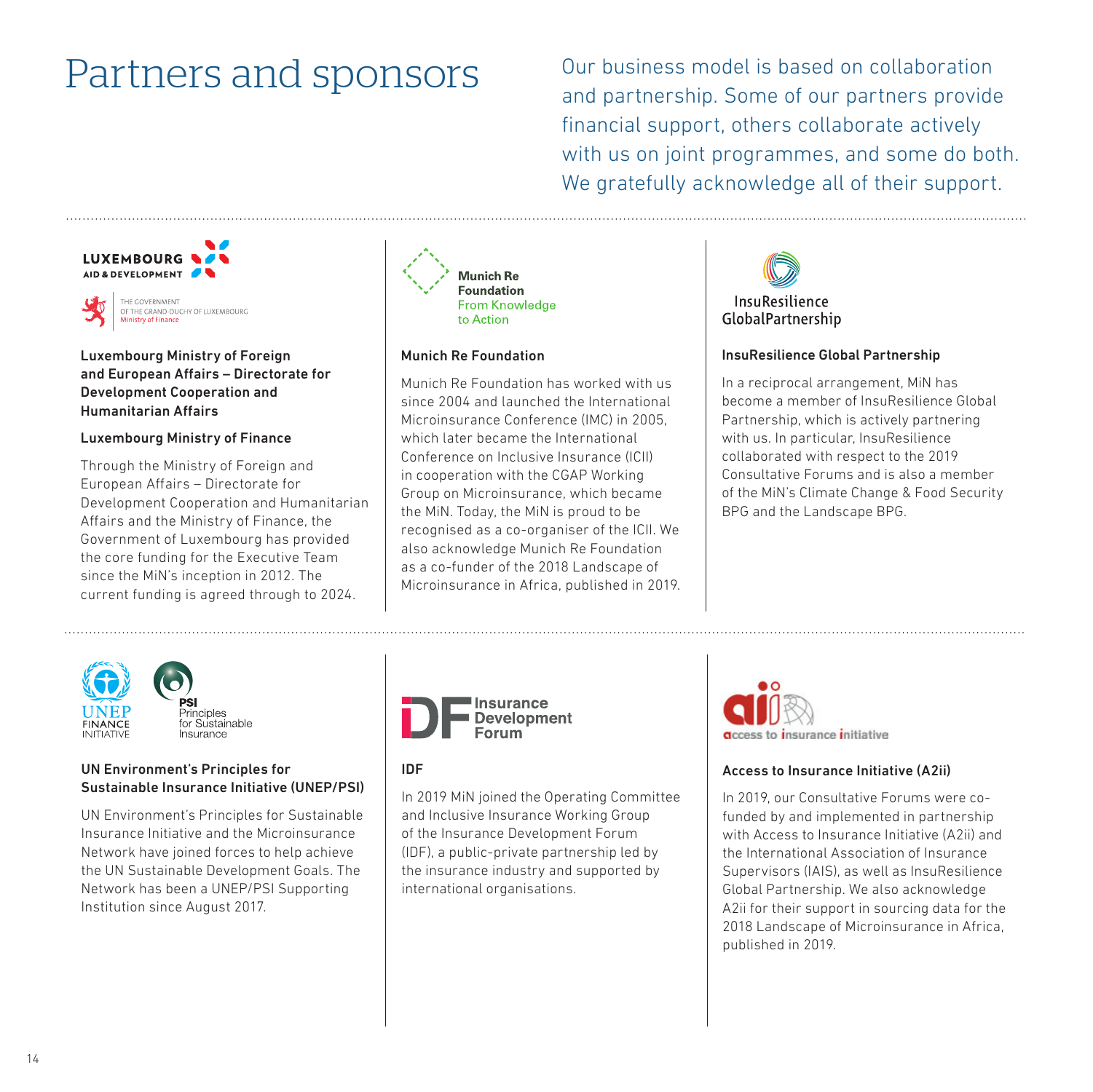

#### International Association of Insurance Supervisors (IAIS)

In addition to the Consultative Forums, the IAIS, which is housed at the Bank for International Settlements (BIS), supports the MiN through our guest participation in their Financial Inclusion Working Group.



#### Global Partnership for Financial Inclusion

The MiN is an affiliated member of the Global Partnership for Financial Inclusion (GPFI), where it is a member of the SME Finance and Financial Consumer Protection and Financial Literacy subgroups.



#### ADA

Co-organiser of the 47th Midi de la Microfinance, Luxembourg, on pairing inclusive finance and insurance.



#### AXA

Co-funder of the 2018 Landscape of Microinsurance in Africa, published in 2019.



#### Georgia State University – CEAR

Co-funder of the 2018 Landscape of Microinsurance in Africa, published in 2019.

### microinsurancemaster

#### Microinsurance Master

MiN is a supporting organisation of this accelerator programme.



#### ILO's Impact Insurance Facility

Co-organiser of the microinsurance workshop for MFIs at the African Microfinance Week in Ouagadougou, Burkina Faso.

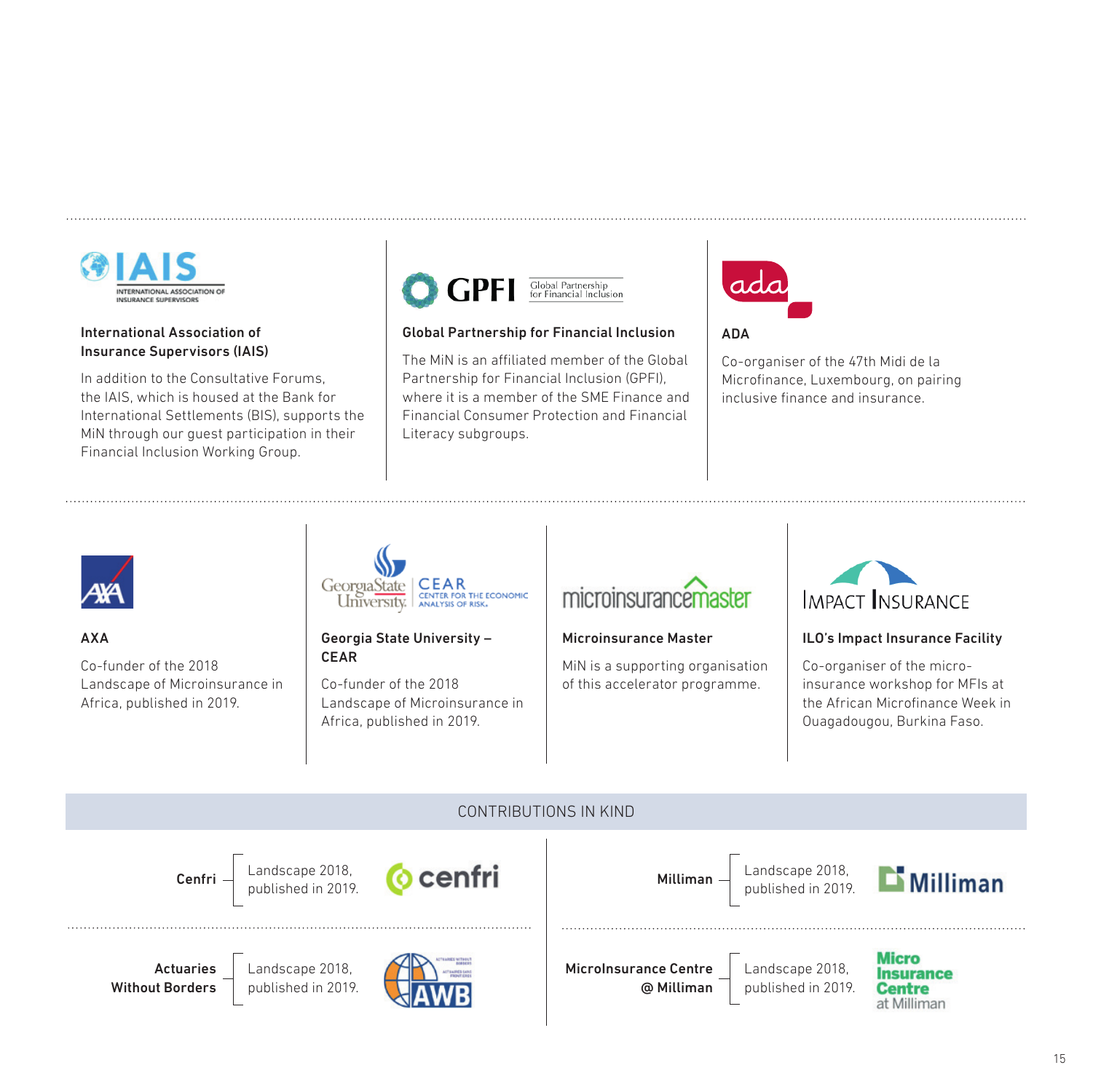# <span id="page-15-0"></span>Our Board of Directors

*Our Board of Directors are leading experts in their field, representing our diverse membership in different regions. They bring a wealth of experience from across key stakeholder groups – insurers, non-profits, tech companies, supervisors and regulators, microfinance institutions and think tanks. The nine directors are elected by Network members for a two-year term, most recently in November 2018 for the 2019-2020 period.*

#### Doubell Chamberlain • Chair

Cenfri (South Africa)



Doubell is a development economist with extensive global experience in microinsurance. He is the founder and Managing

Director of Cenfri, an independent, non-profit think tank and thought leader working on financial sector development in emerging markets.

#### Andrea Keenan • Vice-Chair AM Best (USA)



Senior Managing Director in charge of Strategy and Communications and Latin American operations, Andrea is an economist

with expertise in country risk and emerging markets. Andrea brings her technical insurance knowledge as well as experience in international marketing and management to the board.

#### Lorenzo Chan • Treasurer

Pioneer Life Incorporated (Phillipines) 



President and CEO of Pioneer Life Inc, Retail Organization & Digital Transformation Head of the Pioneer Group in the Philippines, Lorenzo

is considered one of the champions of microinsurance in the country. He brings decades of industry experience to the Network, having continually championed insurance for the middle- and low-income markets through products and distribution channels beyond the traditional.

#### Francisco Astelarra

FIDES (Chile)



Francisco has worked in the insurance industry for nearly four decades, including spells as Executive Director and President of the Asociación

Argentina de Compañías de Seguros (AACS), and currently as Secretary-General of FIDES (Inter-American

Federation of Insurance Companies).

#### Kate McKee

Partnership for Economic Inclusion, World Bank (USA)



Kate retired from the World Bank in 2019. After many years leading work at CGAP on responsible finance, consumer protec-

tion and client-focused digitisation and innovation, she most recently led the start-up of the Partnership for Economic Inclusion (PEI), a World Bank-hosted initiative to accelerate scaling up, innovation and systems change for the "graduation approach" to transition millions of households out of extreme poverty.

#### Mandla Shezi • Secretary

Hollard (South Africa)



In 2019, Mandla served as the CEO of Hollard International and Chair of Hollard's Financial Inclusion Megatrend Forum. He is passionate

about access to affordable insurance for the poor and about insurance to cover poor communities against natural disasters.

#### Mathilda Ström • BIMA (UK)



Mathilda is Co-Founder and Deputy CEO of BIMA, a leading insurance and health tech player using mobile technology to drive

financial inclusion and health services to the underserved. She brings a wealth of expertise in digital and mobile technology.

### Matthew Genazzini • ADA (Luxembourg)



Matthew manages the technical support for microfinance institutions unit at ADA, a Luxembourg-based NGO which aims to strength-

en MFIs through the provision of financial support and technical assistance services.

Roshaneh Zafar • Kashf Foundation (Pakistan)



Founder and Managing Director of Kashf Foundation – Pakistan's first specialised microfinance institution targeting female micro-

entrepreneurs – Roshaneh has been a pioneer in innovating a holistic approach for the provision of financial services to women which includes credit, financial training and access to microinsurance.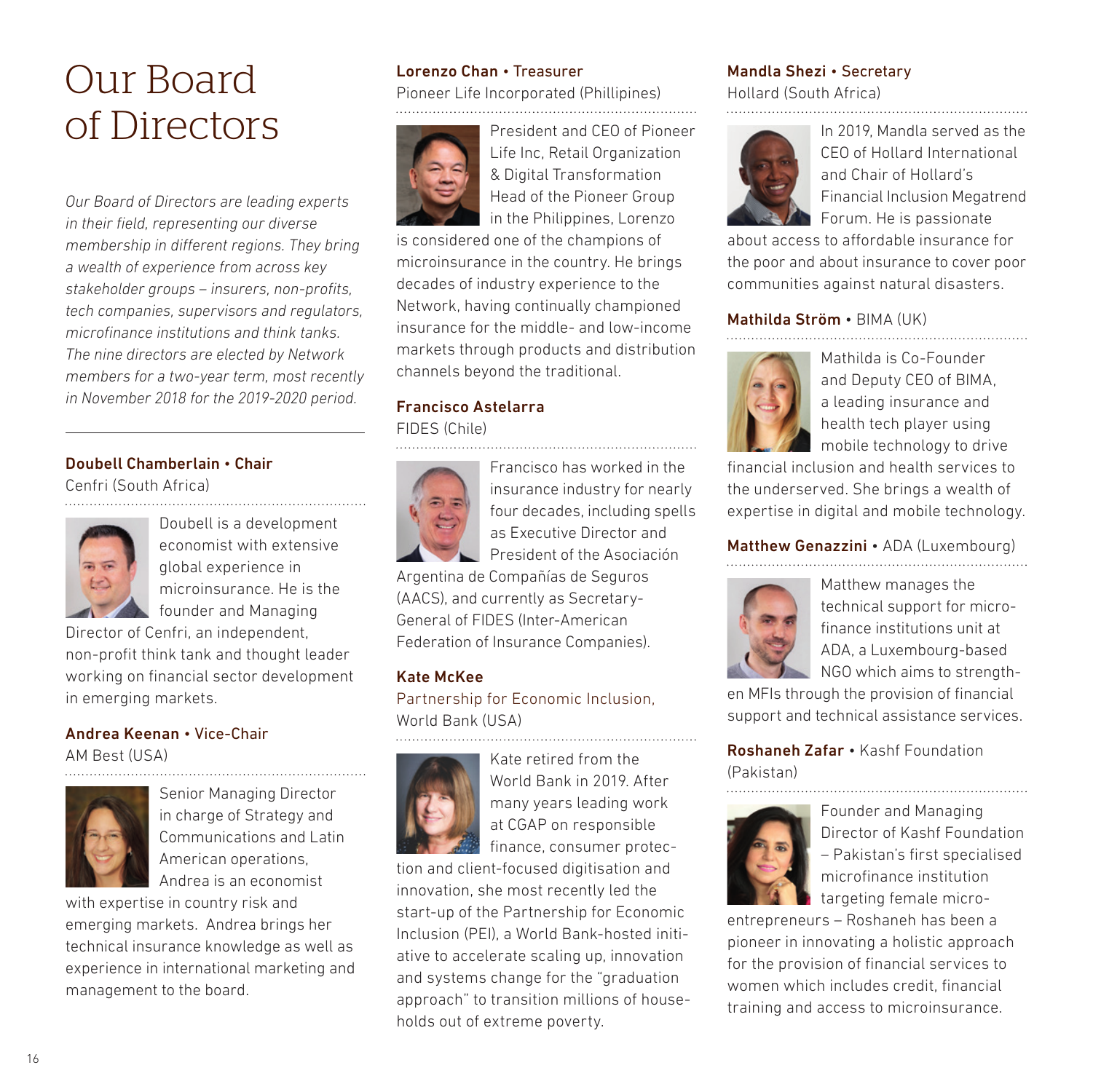# <span id="page-16-0"></span>Our Executive Team

*The MiN Executive Team are versatile, professional, qualified staff who have lived and/or worked in Brazil, Canada, France, Luxembourg, the Philippines, South Africa, Spain, Switzerland, the United Kingdom and the United States. The team has travelled extensively in developing countries and between them speak English, Dutch, French, Luxembourgish, Portuguese and Spanish.*

### Katharine Pulvermacher

Executive Director



A development economist specialised in Africa, Katharine has a background in investment marketing, research and strategy

consulting, and brings previous experience managing member-based organisations. She is the programme manager for donor coordination, global partnerships, the Landscape Studies and Consultative Forums, alongside her other strategic and managerial responsibilities.

#### Annalisa Bianchessi

Senior Communications Manager (on maternity leave January to February)



Annalisa is an environmental scientist who specialises in communications. She has experience supporting

the development and implementation of environmental and social projects in Laos, Thailand, Madagascar, Central Africa and the Caribbean. She project manages the Network's key events, such as the JMM, ICII and regional workshops, and collaborates closely with Hugo by overseeing media and communications. She manages relationships with members from Asia and Europe..

### Hugo Fulco

Coordinator, Community Relations & Communications



With a background in journalism and international relations, Hugo project manages our Expert Forums, the monthly

newsletter *Network Exchange* and content for our website and social media. He manages relationships with members from Africa and Latin America.

### Noelia Garcia

Administrative Assistant



With a background in teaching and counselling, Noelia is a trained bookkeeper and is responsible for membership

administration and finance. She also supports the team by organising logistics for events.

*We would like to thank the following member of staff who left us in 2019 for her valuable contribution since 2016:*

#### Meredith Lytle

Coordinator, Community Relations & Events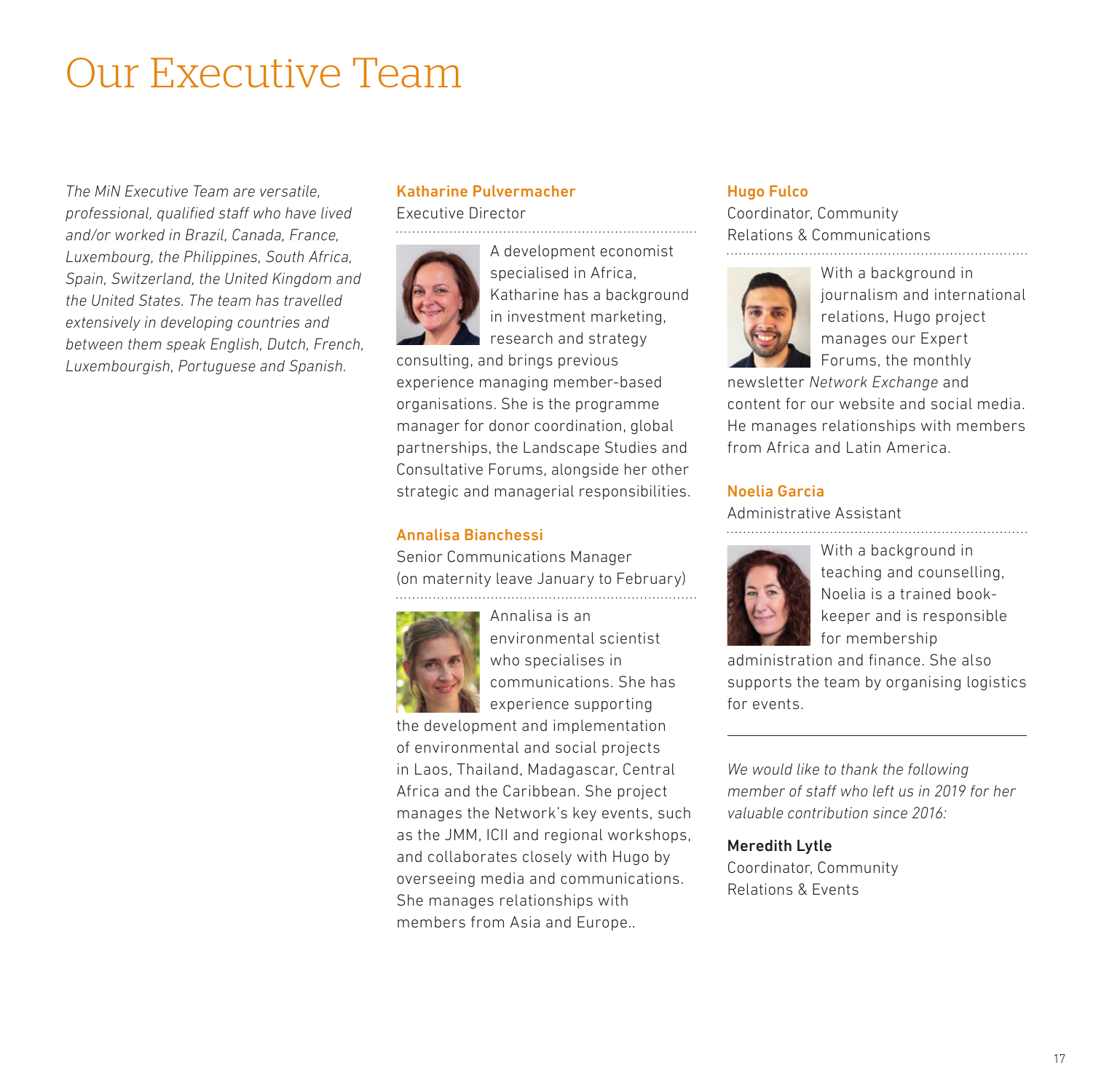# <span id="page-17-0"></span>Financials

### Income and expenditure

|                         | 2019    | 2018    |
|-------------------------|---------|---------|
| <b>INCOME</b>           | 622,818 | 662,325 |
| Core funding            | 400,000 | 430.000 |
| Membership fees         | 126.645 | 143.334 |
| Sponsorship             | 68,895  | 46,639  |
| Event registration fees | 16.000  | 18.001  |
| Consultancy income      | 8.750   | 8,750   |
| Reimbursements          | 2.400   | 4,551   |
| Other miscellaneous     | 129     | 11.050  |

|                         | 2019       | 2018       |
|-------------------------|------------|------------|
| <b>EXPENSES</b>         | $-573.581$ | $-619.725$ |
| <b>Employer charges</b> | $-278.991$ | $-330.447$ |
| Back-office expenses    | $-131,678$ | $-168.603$ |
| Consultancy fees        | $-91.934$  | $-65.171$  |
| Travel costs            | $-37.835$  | $-41.502$  |
| Event                   | $-21.015$  | $-7.637$   |
| Publishing              | $-10.829$  | $-5.065$   |
| Membership              | $-1.300$   | $-1.300$   |

Audited financials for both years

### Allocation of programme spending



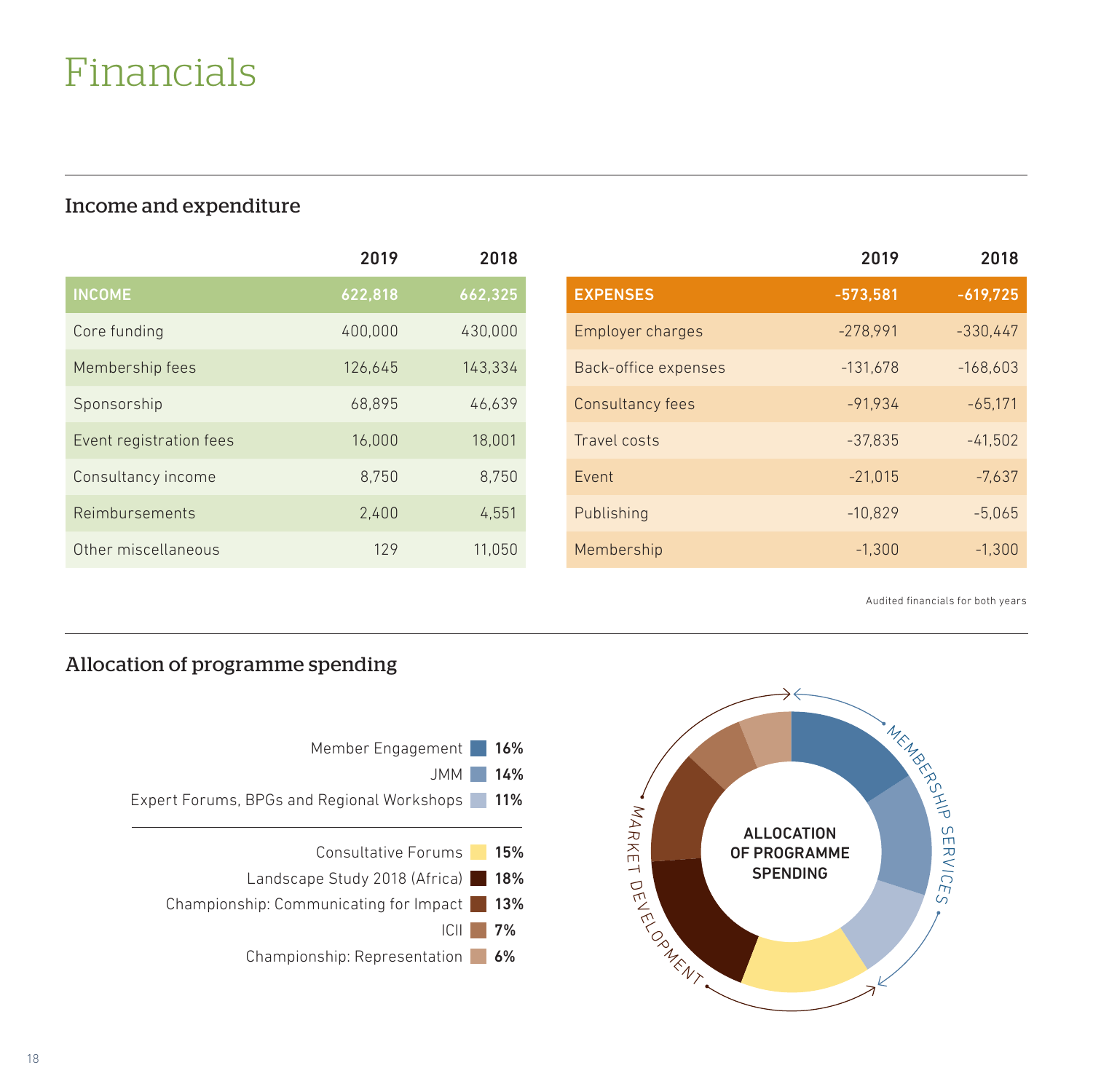This publication is protected by the law of the 18th April 2001 of the Grand-Duchy of Luxembourg concerning copyright databases and related laws. It is strictly prohibited to reproduce any section of this publication, in whole or in part, without the written consent of the publisher.

The Microinsurance Network asbl is kindly supported by the Government of Luxembourg.



THE GOVERNMENT<br>OF THE GRAND-DUCHY OF LUXEMBOURG

Disclaimer: the plans, strategies, and other statements related to the outlook on future results, stated in this annual report reflect the assumptions and beliefs of management based on currently available information. It should be noted that actual results could differ significantly owing to factors such as changing social and economic conditions.

Editorial: Funnelweb Media Ltd Design: James Adams

ISBN 978-2-9199453-7-5

© 2020 by Microinsurance Network asbl. All rights reserved.

Microinsurance Network asbl Maison de la Microfinance 39, rue Glesener L-1631 Luxembourg

Tel +352 26 29 78

[info@microinsurancenetwork.org](mailto:info@microinsurancenetwork.org) [www.microinsurancenetwork.org](http://www.microinsurancenetwork.org)